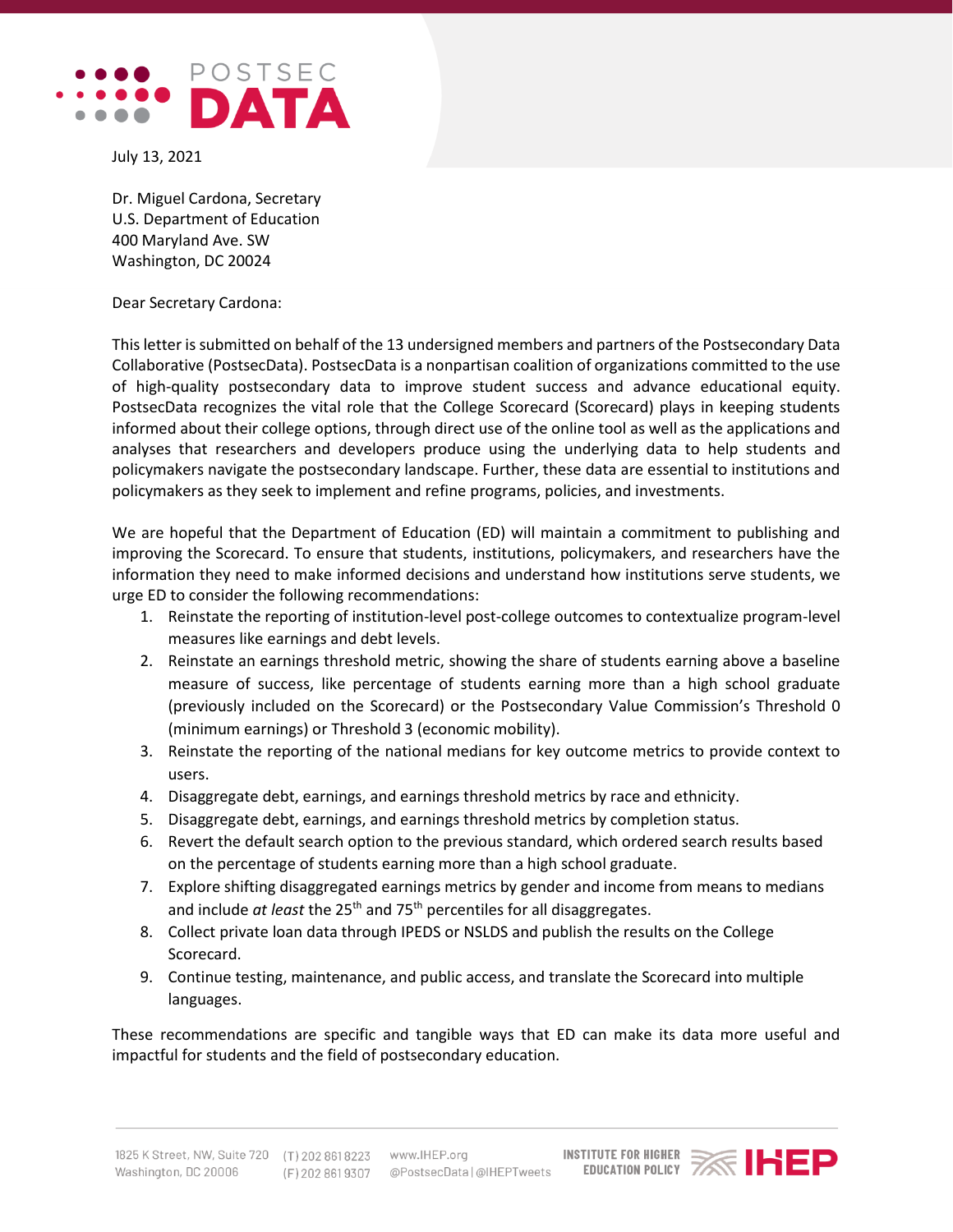**1. Reinstate the reporting of institution-level post-college outcomes data to contextualize program-level measures like earnings and debt levels.**

Currently, the Scorecard provides the most complete and detailed information about students' postsecondary experiences and their subsequent outcomes. The incorporation of program-level information in 2019 was a vital step toward helping students better navigate the complex process of choosing their postsecondary pathway. However, program-level data should not come at the expense of institution-level data—the removal of this data provided no benefit to Scorecard users. Many students do not necessarily know their desired field upon entry or may change programs several times during college. Additionally, there is wide variation in programmatic outcomes that can obscure the overall quality of an institution. As a result, it is important to be able to view overall institution-level performance in conjunction with program-level performance to maximize comparability and improve student choice. Also, policymakers and institutional leaders often seek to understand how an entire institution performs because all programs within an institution are impacted by the same leadership, funding, culture, and governance structures. The current program-level data in the Scorecard cannot be aggregated up to the institution-level, so to regain the crucial institution-level information, ED must begin re-reporting it.

The burden of reporting this data should be minimal, as the infrastructure already exists. The Scorecard previously reported institution-level data from 1996-97 through 2018-19, so ED only needs to add the most recent years of data. Reinstating the collection and reporting of these data within the Scorecard would increase the options available to students, researchers, and policymakers as they use the data.

**2. Reinstate an earnings threshold metric, showing the share of students earning above a baseline measure of success, like percentage of students earning more than a high school graduate (previously included on the Scorecard) or the Postsecondary Value Commission's Threshold 0 (minimum earnings) or Threshold 3 (economic mobility).** 

To provide understandable reference points for users about return on investment of an education, ED should reinstate an earnings threshold metric in the Scorecard tool and data download. While the download currently includes a metric that counts the number of students earning above 150 percent of the Federal Poverty Line (approximately \$19,000 in the contiguous 48 states in 2021), this measure is disconnected from educational attainment and fails to answer the question of return on investment. Historically, the College Scorecard included a threshold earnings measure showing the share of former students earning above the national median earnings of a high school graduate (depending on the year assessed, \$25,000 or \$28,000). Restoring this minimum earnings threshold is a more effective option to clearly convey the share of students who achieve some premium from their postsecondary education, demonstrating to prospective students the likelihood that their investments will pay off.

ED could also consider more robust and higher thresholds as measures of baseline success. For instance, it could utilize Thresholds 0 and 3 from the recently released findings of the Postsecondary Value Commission.<sup>†</sup> Threshold 0 builds upon the median earnings of a high school graduate by accounting for geographic variation (median earnings in an institution's state) and by factoring in the cumulative net price<sup>ii</sup> of the institution, adjusted as if a student is on a ten-year repayment plan. This benchmark reflects the potential return on investment from a selected

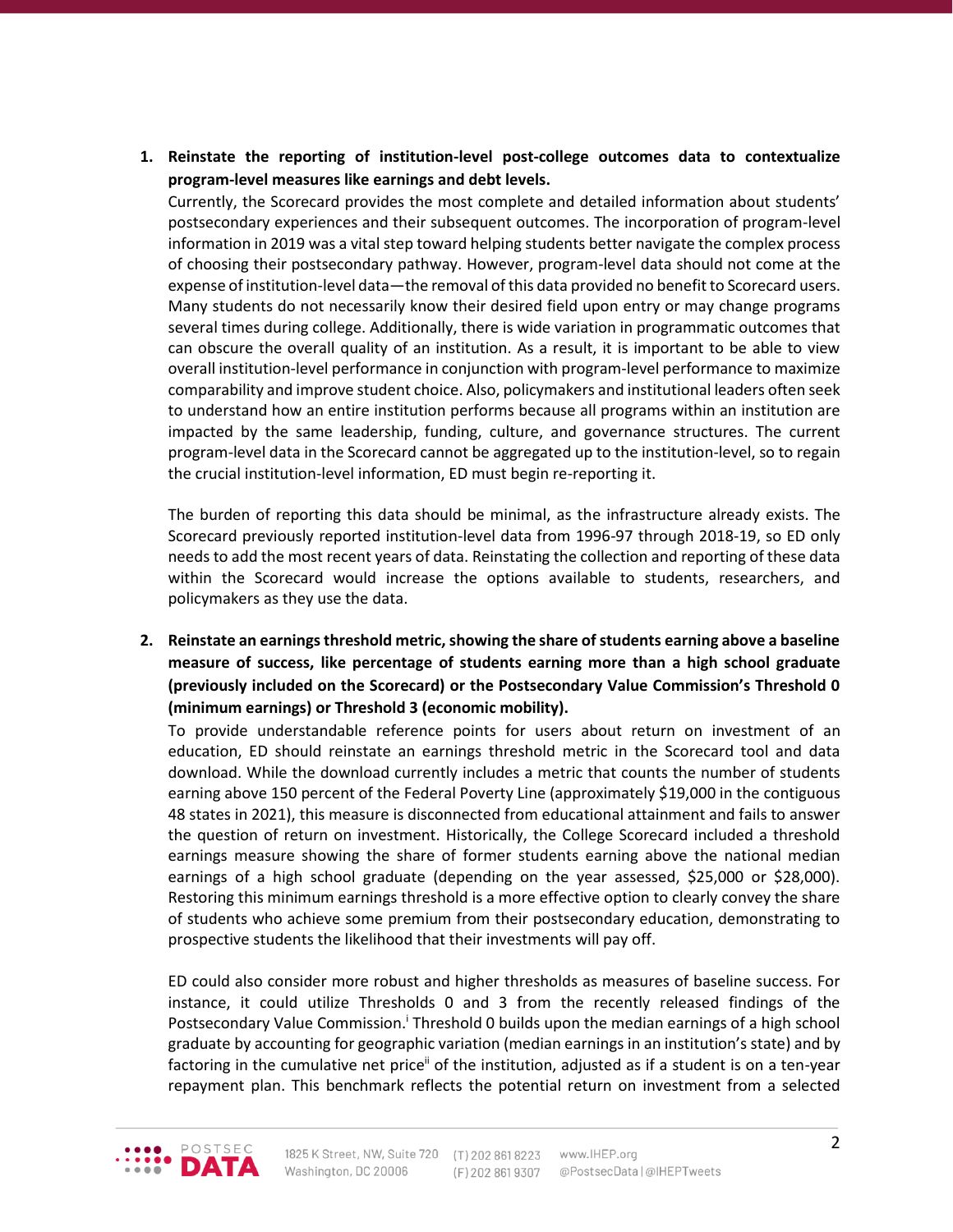institution that students should expect to receive. Threshold 0 is purposefully named the minimum economic return because it is the minimum that we should expect of institutions— that students should leave postsecondary education at least better off financially than if they had not attended. As a second option, the Scorecard could include the percentage of students meeting Threshold 3. This threshold is measured using earnings in the fourth highest quintile (at least the  $60<sup>th</sup>$  percentile) in a selected institution's state, indicating that the institution offers an opportunity for students from low-income backgrounds to achieve economic mobility.<sup>iii</sup>

## **3. Reinstate the reporting of the national medians for key outcome metrics to provide context to users.**

National medians can inform students about institution- and program-level outcomes such as graduation rates and post-college earnings. Information about the median earnings of recent students is valuable to prospective students, but as a single data point, it does not provide any context for that information. Omitting national medians severely limits the ability of students to tell whether the selected institution or program's typical earnings are better or worse than a standard baseline. This type of contextual information is also necessary when drawing conclusions about the data for institutional, state, and federal policymaking purposes. The Department could also explore the feasibility of state- or regional-level medians to further understand and contextualize outcomes by geography.

## **4. Disaggregate debt, earnings, and earnings threshold metrics by race and ethnicity.**

Disaggregated data are necessary to understand—and ultimately remedy—inequities within postsecondary education. Across and within institutions, substantial earnings gaps exist by student demographics (race/ethnicity, gender, and income status, among others)—yet some institutions might demonstrate more success in ensuring equitable outcomes for underserved students. It is essential that these students have information on the outcomes among those who attended the institution before them. Policymakers and institutional leaders also need access to these disaggregated outcomes to help them make evidence-based, equity-minded decisions.

Currently, the Scorecard disaggregates mean earnings by gender and economic background (i.e., family income) but does not disaggregate *median* earnings (see recommendation #7), debt, or an earnings threshold metric by race and ethnicity, largely because ED does not have access to data on students' race and ethnicity. However, as a result of changes in the Free Application for Federal Student Aid (FAFSA) through the *Consolidated Appropriations Act, 2021,* students will begin reporting race and ethnicity data through the FAFSA. Once these data are available, we urge ED to report disaggregated debt and earnings outcomes to provide a thorough understanding of racial and ethnic inequities in postsecondary outcomes.

## **5. Disaggregate debt, earnings, and earnings threshold metrics by completion status.**

Research has repeatedly shown that the completion of a credential imparts a substantial portion of the earnings premiums attributed to higher education. For example, data disaggregated by completion status from the University of Texas System show considerable earnings gaps over time between those who completed a degree and those who did not complete their degree, especially among Black and Latinx populations.<sup>iv</sup> However, the impact of completion is masked in the institution-level Scorecard data because completers and non-completers are combined in the

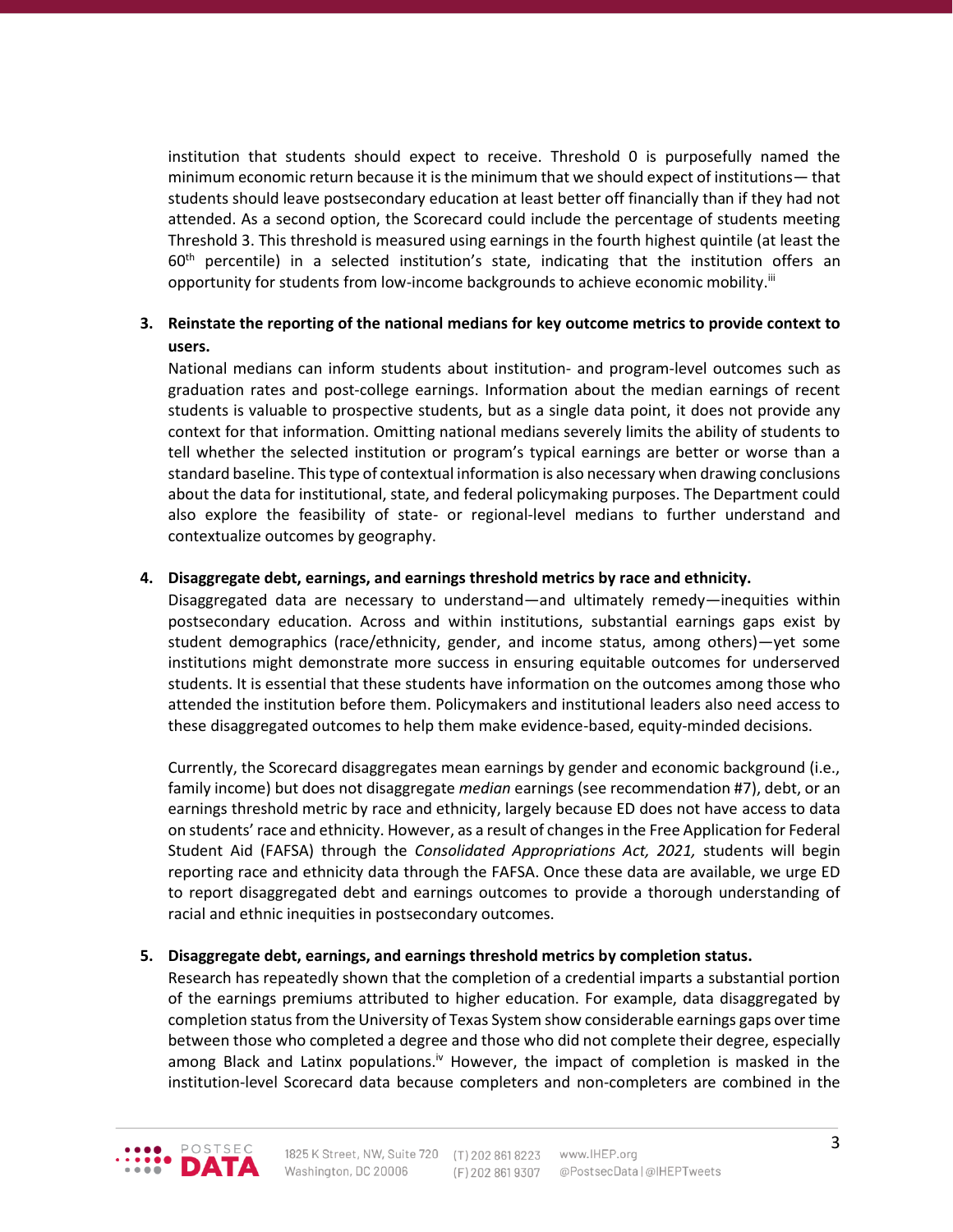earnings metrics, creating earnings outcomes that are difficult to interpret. The Scorecard addresses this complication in the program-level earnings data, which are reported for completers only. However, it is important to also show the earnings outcomes for non-completers to better understand the impact of non-completion—particularly for students with debt and no degree. We urge ED to disaggregate both institution- and program-level debt, earnings, and earnings threshold metrics by completion status, to provide stakeholders such as students, parents, and policymakers with better information to understand the impact that completion has on their earnings after college.

**6. Revert the default search option to the previous standard, which ordered search results based on the percentage of students earning more than a high school graduate.**

We recommend that ED revert to the previous search standard that presented and ordered institutions in the Scorecard default search by the percentage of students earning more than a typical high school graduate. Currently, the Scorecard sorts based on the institution's graduation rate. Completion is an important indicator in the Scorecard, but it does not provide information on the potential earnings benefits from acquiring a college credential or degree. By highlighting institutions that have higher median earnings, students can better account for potential outcomes as they make important decisions about investing in their college education.

**7. Explore shifting existing disaggregated earnings metrics by gender and income from means to medians and include** *at least* **the 25th and 75th percentiles for all disaggregates.** 

To increase comparability and ultimately usability of these data, ED should begin to report median earnings by gender and income status and earnings at least at the  $25<sup>th</sup>$  and 75<sup>th</sup> percentiles. While the Scorecard provides mean earnings data by gender and income status, these data are not available as medians, and therefore cannot be easily compared to the overall median earnings data to accurately interrogate earnings inequities. Further, medians and percentiles are the standard measures of central tendency typically used for earnings analyses<sup>y</sup> and, due to the growing income inequity in the U.S., $\gamma$ <sup>i</sup> mean earnings values are increasingly susceptible to outliers.<sup>vii</sup> By adding median earnings disaggregated by gender and income status, stakeholders would be able to understand the differences in earning for populations such as women and students from low-income backgrounds, who may experience different returns on the postsecondary investment than their more privileged male and high-income peers.<sup>viii</sup>

**8. Collect private loan data through IPEDS or NSLDS and publish the results on the College Scorecard.** 

Information on private loan borrowers and debt is limited to a few proprietary sources and is currently not available annually through a federal source. Because private loans are among the riskiest ways to finance a postsecondary education, it is important that comprehensive data on amount borrowed and repayment are available for consumers.<sup>ixx</sup> We urge ED to include these data on private loan borrowing at the undergraduate level in either the IPEDS Student Financial Aid Survey or the National Student Loan Data System (NSLDS), so that they can be reported on the College Scorecard.<sup>xi</sup>

**9. Continue testing, maintenance, and public access, and translate the Scorecard into multiple languages.**

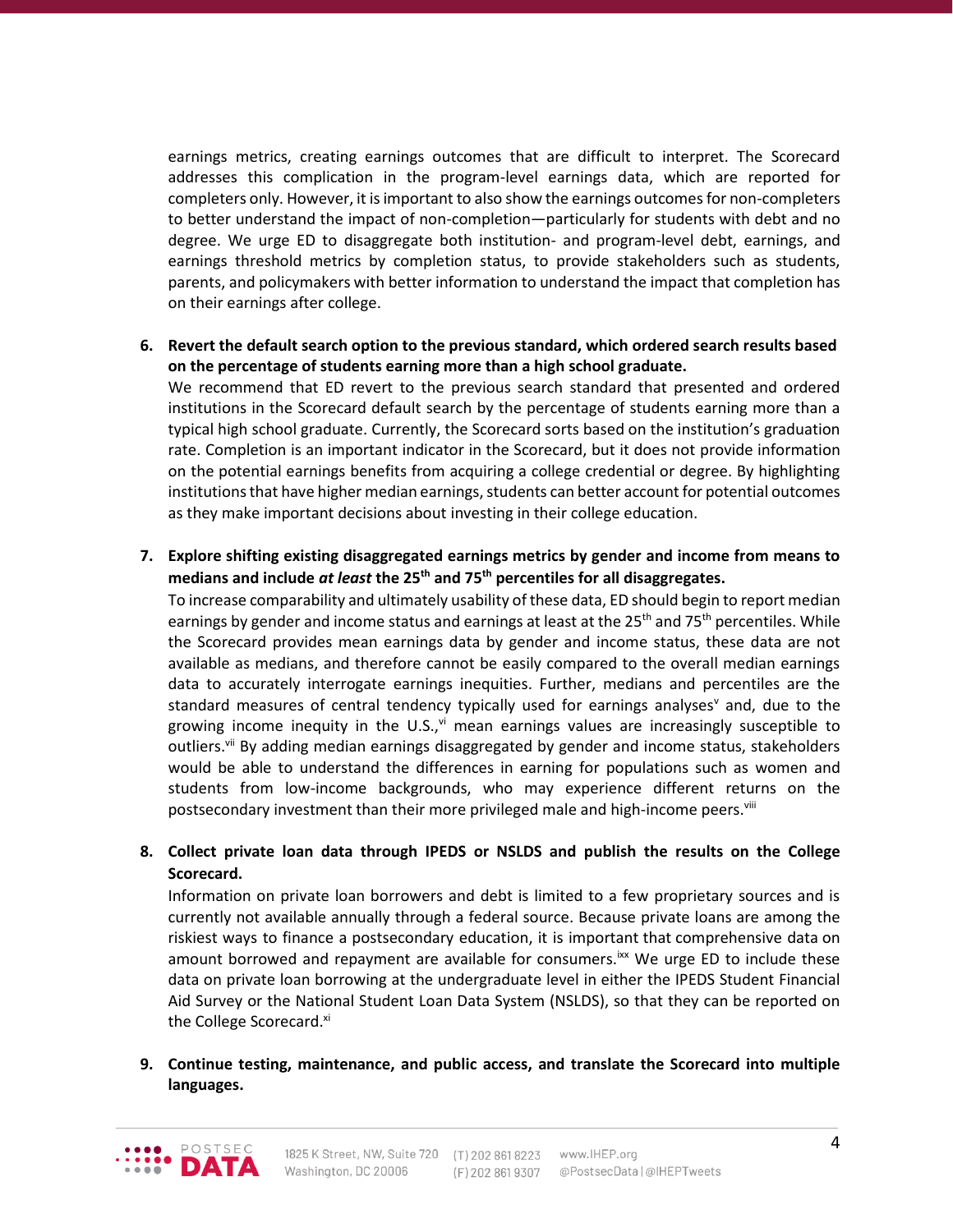Potential for improvements aside, the College Scorecard currently provides vital information to students in the higher education marketplace, and maintaining both the online platform and public dataset is critical. Analysis from the Treasury Department has acknowledged that the Scorecard offers the most comprehensive and reliable data on students' post-graduation, going so far as to call it a "breakthrough."xii

In addition to maintaining the dataset and consumer tool, the Department of Education should continue testing the Scorecard with consumers. In the process of making updates, policymakers and Scorecard experts should focus not only on how the data can best be calculated and categorized but also on using consistent terminology and making the College Scorecard language easy for students to understand, particularly for students of color and those who are the first in their family to go to college.<sup>xiii</sup> Furthermore, with increasing numbers of English Language Learners in the K-12 space<sup>xiv</sup>, the Scorecard should invest in translating its valuable resources into additional languages to provide assistance to more students and their families.

Finally, getting the word to more students about this key resource in creative ways, such as by presenting relevant Scorecard data, like earnings, repayment, and debt, within the FAFSA, will help empower students to maximize the educational benefit of their financial aid.

The undersigned members and partners of PostsecData commend the Department of Education for developing, maintaining, and regularly updating the Scorecard—efforts that promote data transparency, and help to keep higher education consumers informed. Ensuring the Scorecard's consumer tool includes robust information about earnings outcomes as well as appropriate contextual information is integral to successfully using data to inform policymaking at the federal, state, and institution levels and promoting the use of consumer information in college-going decisions. In addition, as ED continues to work towards greater transparency to help inform consumer choice in postsecondary education, the quality and completeness of the information provided to students, policymakers, and researchers will continue to be critical, especially during the recovery after the COVID-19 pandemic.

We look forward to continuing to work with ED to promote and improve the College Scorecard. If you have any questions, please contact Mamie Voight, interim president at the Institute for Higher Education Policy (mvoight@ihep.org or 202-587-4967).

Sincerely, Advance CTE Center for American Progress Corporation for a Skilled Workforce Georgetown University Center on Education and the Workforce Higher Learning Advocates Institute for Higher Education Policy (IHEP) Just Equations National Association for College Admission Counseling National College Attainment Network New America Higher Education Program Third Way